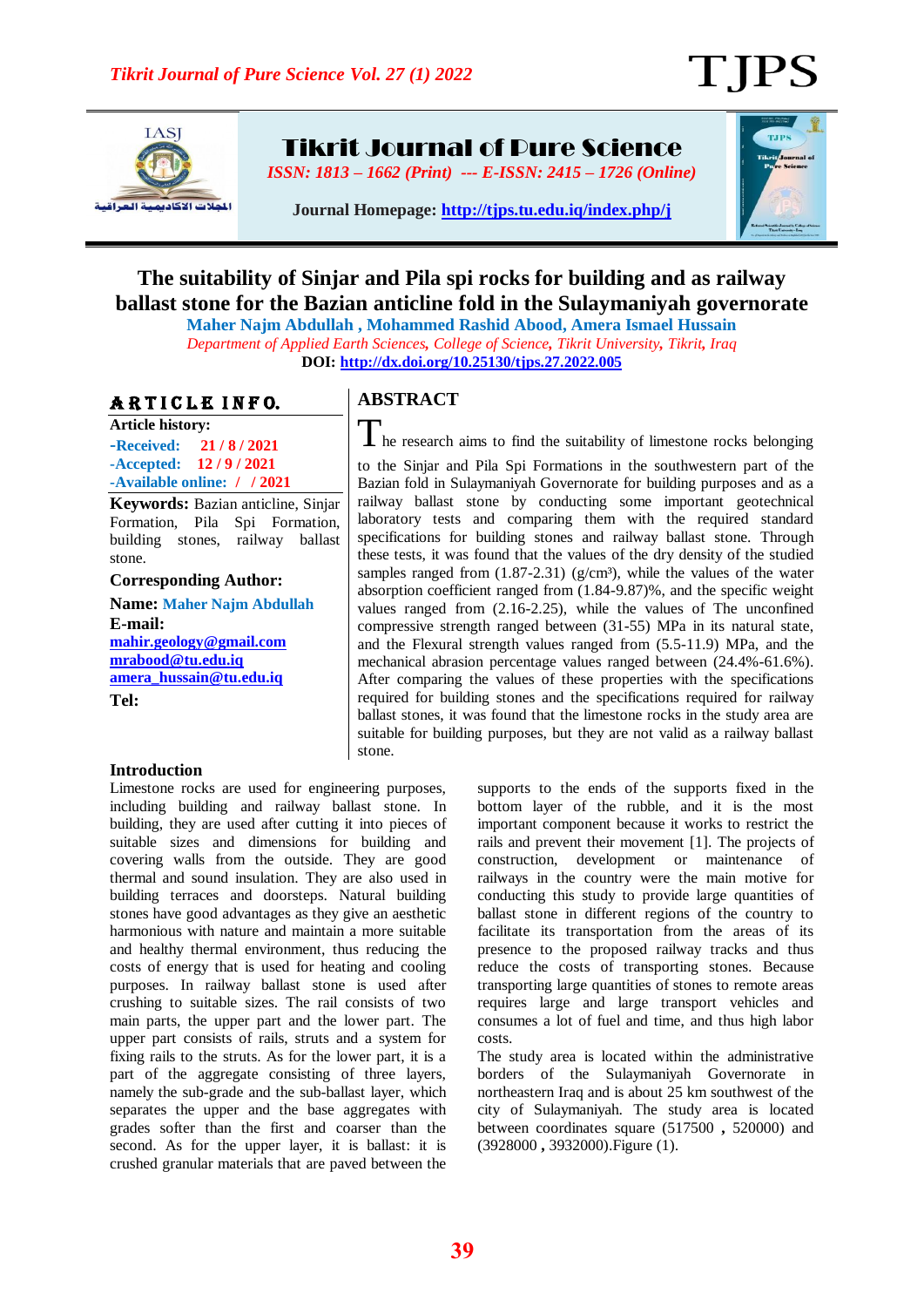# TJPS



**Fig. 1: is a image showing the locations of the studied stations**

Tectonically, the region lies within the southwestern boundary of the high fold zone, where characterized by high anticlines and intense folds, which resulted from the Alpine orogeny. The intense folding that the region had experienced resulted in the formation of complex structural features. In general the anticlines are asymmetric,the Bazian anticline has an axis north west-south east which follows the direction of Zagros.

Stratigraphically the formations of Pila Spi, Gercus and Sinjar are exposed. The Sinjar Formation consists of thick to massive layers of yellowish-gray limestone, clayey-limestone, sandy limestone and conglomeratic limestone. The upper contact unconformable with Gercus Formation which is indicated by colour and lithological variation into red clasts with a weak conglomerate bed at this boundary.

The Pila Spi Formation consists of well layers of highly fractured limestone, dolomitic limestone, dolostone and chalky limestone. The upper contact of the Pila Spi Formation with the Fat'ha Formation is unconformable which is indicated by the basal conglomerate [2].

Geomorphologically cuesta hills and the various drainage systems are spread that are determined by the characteristics of rocks and geological structures. In addition to that, one of the clear geomorphological features in the study area is the toppling failure also the topography of the dissolution, especially the caves, was found in the rocks of the Sinjar and Pila Spi Formations. There is also depositional terrain in the study area such as flood fans at the bottom of mountain valleys.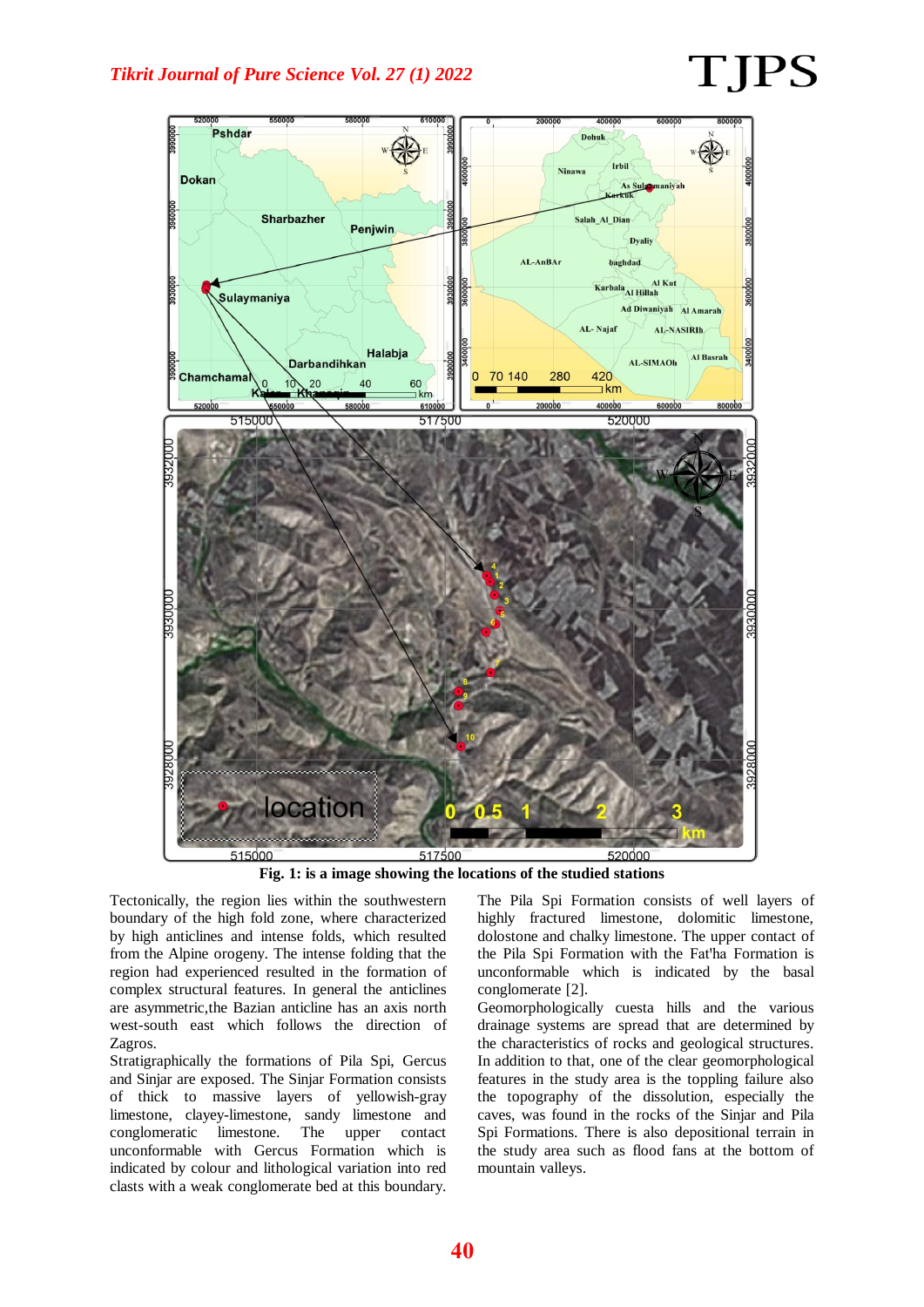#### **Laboratory tests**

The American Standard was used to determine the suitability limestone rockes in the Sinjar and Pila Spi Formation for building purposes. Several required geotechnical tests were performed in the evaluation of limestone for building and railway ballaststone purposes. some them are physical tests, included dry mass density, absorption ratio, and some of the mechanical tests included unconfined compressive strength, flexural strength, and mechanical abrasion rate.

Density is one of the most important physical properties affecting the mechanical properties of rock. It was calculated according to [3] by the method of three weights. According to the following equation

 $\rho$ dry =  $\frac{M}{M}$  $\frac{m_{\text{dry}}}{M_{\text{sat}} - M_{\text{sub}}} \times \rho w$  ....(1) with one sample from each station. Table(1)

As for the property of the stone water absorption, it is also an important physical property in the evaluation of the suitability of a rock for engineering purposes because the rock has a low ratio of water absorption to be more tolerant and less affected by freezing and thawing, and changes in drought and humidity [4]. The absorption ratio was calculated according to [3] from the following equation **W.ab**= $\left\{\frac{Msat-Md}{Md}\right\}$  × **…...**(2) with one sample from each station

table(1)**.**  The unconfined compressive strength test, it was

carried out in the laboratory by preparing a sample in a cylindrical or cubic shape so that the ratio of **2 ≥** length/diameter  $\geq 1/3$  for the cylindrical sample, and the two ends of the sample preparation for testing must be flat and perpendicular to the longitudinal axis of the sample to a limit of  $(\pm 1^{\circ})$ . Then the cylindrical or cubic rock sample is subjected to the impact of a compressive load at a rate of (0.75MPa**⁄**(sec) increasing from zero until it failure employing a compressive strength tester, provided that failure occurs in the rock sample within (5-10) minutes [5]. After that, the unconfined compressive strength is calculated from the following equation

 $\sigma c = P/A$  ....(3) which is the basic equation.

**P** is the compressive force, **A** is the area of the sample base, **σc** is the compressive strength. The accuracy of the calculations is greatly affected by the ratio of the length of the sample to its diameter, even if the ratio is within the rate **[1/3-2].** 

The ratio of the sample length to its diameter when it is **1:1** gives the most accurate results.

To overcome the effect of this ratio, [6] proposed another equation to correct the unconfined compressive strength values calculated from the basic equation and make the values identical to the values calculated at a 1:1 ratio for the same sample. The equation is

**σcorrected** =  $\frac{\sigma \text{calculated}}{0.778 + 0.222D/L}$  (4) table(1)

**σco ecte** unconfined compressive strength, **L** rock sample length, **D** rock sample diameter.

Flexural strength is also important when rocks are used in the upper thresholds of doors and windows [7]. The dimensions of the sample preparation for testing (length x width x thickness) should be **(**203x101x57**)** mm or close to that, and cut the rocks in a position that makes the length and width parallel to the level of stratification according to [8]. This test was conducted according to[9]. Then the equation **R=3WL/2bd²** …..(5) was used to calculate the flexural strength (**R**) with one sample from each station. table(1)

**R** is the flexural strength in megapascal (MPa) **b** is the width of the sample in (**mm**)

**W** represents the load at the breakdown in units of newtons (**N**)

**L** represents the distance between the suppository armrests in (**mm**)

**d** represents the thickness of the pattern in mm plates (**mm**)

The mechanical abrasion resistance test is also very important because through it, it is possible to know good aggregates that are resistant to crushing and corrosion processes, especially when using this aggregate in railway ballast stone. Perhaps the best mechanical corrosion test for aggregates is the Los Angeles test, which depends on calculating the weight percentage of aggregate lost by abrasion using the Los Angeles device.

The test was conducted according to [10] and calculate the percentage of mechanical abrasion (Ab) from the following equation  $Ab = \frac{W_1 - W_2}{W_1} \times$ …..(6)

W1 Total dry weight of the sample (gm) before testing

W<sub>2</sub> Dry weight of the sample remaining on the sieve is 1.7 (gm)

**Table 1: shows the values of petrophysical and mechanical tests for limestone samples**

|           |          |                | . <b>.</b>  |                          |                    |                 |
|-----------|----------|----------------|-------------|--------------------------|--------------------|-----------------|
| formation | station  | Density in     | Absorption% | Compressive              | <b>Flexural</b>    | <b>Abrasion</b> |
|           | number   | units $g/cm^3$ |             | <b>Strength in units</b> | <b>Strength In</b> |                 |
|           |          |                |             | <b>MPa</b>               | units MPa          |                 |
| Sinjar    |          | 2.084          | 1.848       | 31.54                    | 9.5                | 33.6%           |
|           |          | 2.341          | 1.626       | 36.27                    | 8.3                |                 |
|           |          | 2.148          | 2.231       | 55.54                    | 11.9               |                 |
|           |          | 2.311          | 2.344       | 41.35                    | 10.3               |                 |
|           | 7        | 2.292          | 2.100       | 41.59                    |                    |                 |
| Pila Spi  |          | 1.857          | 8.931       | 24.05                    | 5.5                | 24.4%           |
|           | $\bf{o}$ | 2.225          | 4.181       | 35.17                    |                    | 61.6%           |
|           | 10       | 1.946          | 9.876       | 27.1                     | 8.2                | 37.4%           |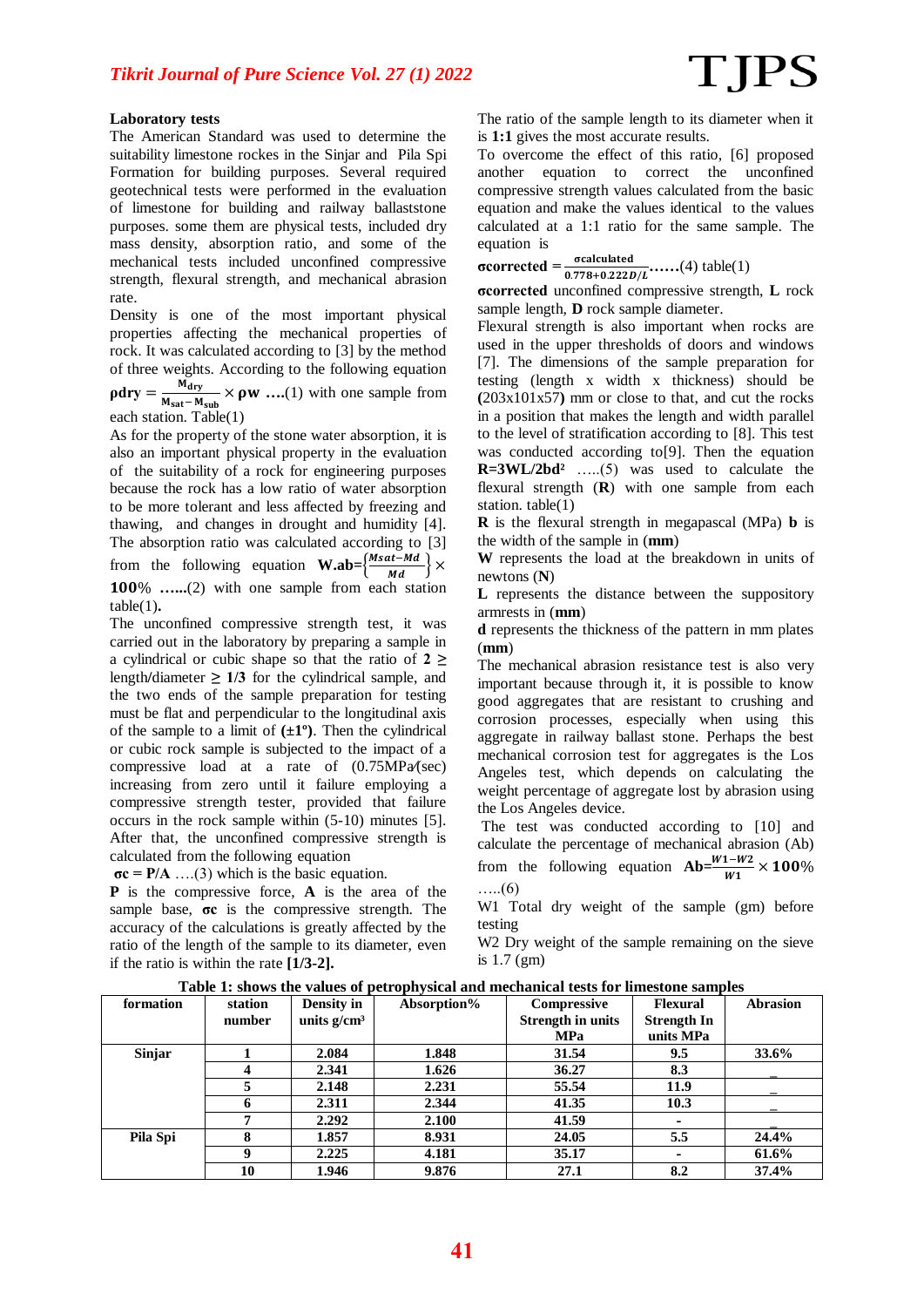#### **Discussion**

It is known that the petrographic properties of rocks have an impact on their qeotechnical properties and this was evident for the rocks of the study area as the slight dissolusion of the Sinjar formation rocks and cementation led to an increase the values of mechanical properties such as uniaxial compressive strength , flexural strength and mechanical abrasion

in the rocks of Sinjar formation compared to its value in rocks of Pila Spi formation, like wise the petrophysical properties of the Sinjar formation rocks showed ahigher density and lower absorption ratio compared to the Pila Spi formation rokcs.

**Evaluation of the suitability of limestone rocks for building purposes:**

| class |               | <b>Physical Requirements</b> | <b>Engineering Requirements</b> |                             |  |
|-------|---------------|------------------------------|---------------------------------|-----------------------------|--|
|       | absorption    | Density in units             | <b>Compressive Strength in</b>  | <b>Flexural Strength In</b> |  |
|       | $\frac{0}{0}$ | $k\Omega/m^3$                | units MPa                       | units MPa                   |  |
|       | >12           | $1760 - 2160$                | $<12-28$                        | $2.9 - 3.4$                 |  |
| п     | $12 - 7.5$    | $2160 - 2560$                | $28 - 55$                       | $3.4 - 6.9$                 |  |
|       | $7.5 > -3$    | >2560                        | 55                              | >6.9                        |  |

#### **Table 2: specifications of limestone used for construction purposes according to [11]**

This standard classifies limestone as building stones into three classes: first (I) low density, second (II) medium density, and third (III) high density, the first is desirable, the second is acceptable, and the third is good for building purposes.

After comparing the results of the geotechnical tests of the studied rock samples with the [11], their validity was evaluated for building purposes, and it

was found that the rocks of the study area in general, belong to the third class (III) as in Table (3)

| таріе э   |         |                |            |                 |                 |            |  |
|-----------|---------|----------------|------------|-----------------|-----------------|------------|--|
| formation | station | <b>Density</b> | absorption | Compressive     | <b>Flexural</b> | Final      |  |
|           | number  |                |            | <b>Strength</b> | <b>Strength</b> | evaluation |  |
| Sinjar    |         | $(I)$ +        | $(HII)+$   | $(II)$ +        | $(HII)+$        | successful |  |
|           | 4       | $+$ (II)       | $(HII)+$   | $(II)$ +        | $(HII)+$        | successful |  |
|           |         | $(I)$ +        | $(HII)+$   | $(HII)+$        | $(HII)+$        | successful |  |
|           |         | $+$ (II)       | $(HII)+$   | $+$ (II) +      | $(HII)+$        | successful |  |
|           | 7       | $+$ (II)       | $(HII)+$   | (H)             | not tested      | successful |  |
| Pila Spi  | 8       | $(I)$ +        | $+$ (II) + | $(I)$ +         | $(HII)+$        | successful |  |
|           | 9       | $+$ (II)       | $(HII)+$   | $+$ (II)        | not tested      | successful |  |
|           | 10      | $(I)$ +        | (H)        | $(I)$ +         | $(III) +$       | successful |  |

**Table 3**

#### **Evaluation of the suitability of limestone rocks as a railway ballast stone:**

In order to know the suitability of rocks for use as railway ballast, they must possess certain mechanical and physical specifications such as those specified by [12] Table (4). In the current study**,** a comparison was

made between the results of mechanical and physical tests for limestone rocks shown in Table (1) with the required specifications specified by [12] shown in Table (4) and it was found that the rocks of the study area are not suitable as a railway ballast stone Table (5).

**Table 4: Specifications of rocks used as a railway ballast stone according to[12]**

| Mechanical and physical specifications of aggregates | <b>Allowed Ranges</b>     |
|------------------------------------------------------|---------------------------|
| True dry density                                     | Not less than $2.4$ g/cm3 |
| water absorption ratio                               | no more than 3%           |
| The abrasion resistance value of aggregate           | no more than 25-30%       |
| <b>Unconfined compressive Strength</b>               | Not less than 80 MPa      |

| Table 5: shows the suitability of the rocks of the study area as ballast stone for the railways. |  |  |  |
|--------------------------------------------------------------------------------------------------|--|--|--|
|--------------------------------------------------------------------------------------------------|--|--|--|

| <b>Formation</b> | station<br>number | <b>Density</b> | absorption | Compressive<br><b>Strength</b> | <b>Abrasion</b> | Final<br>evaluation |
|------------------|-------------------|----------------|------------|--------------------------------|-----------------|---------------------|
| Sinjar           |                   |                |            |                                |                 |                     |
|                  |                   |                |            |                                | not tested      | л                   |
|                  |                   |                |            |                                | not tested      | Δ                   |
|                  |                   |                |            |                                | not tested      |                     |
|                  |                   |                |            |                                | not tested      | X                   |
| Pila Spi         |                   |                |            |                                |                 | Δ                   |
|                  |                   |                | -          |                                |                 |                     |
|                  | 10                |                |            |                                |                 |                     |

 $(X)$  means failed, (-) means not conforming to the specification, (+) means conforming to the specification